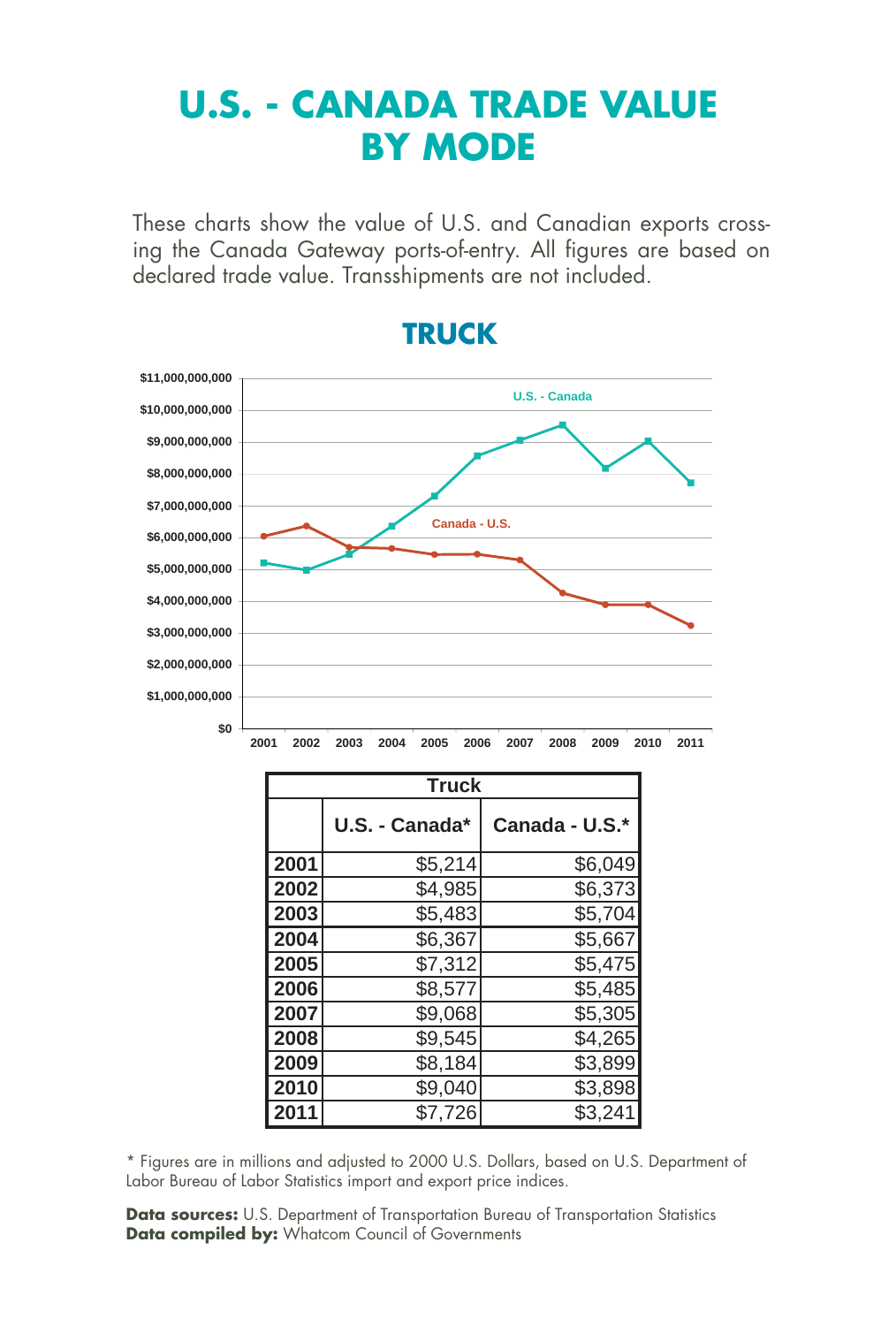## **U.S. - CANADA TRADE VALUE BY MODE**

#### **RAIL**



| 00,000,000 |      |               |               |      |      |      |      |      |      |      |      |
|------------|------|---------------|---------------|------|------|------|------|------|------|------|------|
| 50,000,000 |      |               | Canada - U.S. |      |      |      |      |      |      |      |      |
| 00,000,000 |      |               |               |      |      |      |      |      |      |      |      |
| 50,000,000 |      |               |               |      |      |      |      |      |      |      |      |
| 00,000,000 |      |               |               |      |      |      |      |      |      |      |      |
| 50,000,000 |      |               |               |      |      |      |      |      |      |      |      |
| 00,000,000 |      |               |               |      |      |      |      |      |      |      |      |
| 50,000,000 |      |               |               |      |      |      |      |      |      |      |      |
| 00,000,000 |      |               |               |      |      |      |      |      |      |      |      |
| 50,000,000 |      |               |               |      |      |      |      |      |      |      |      |
| 00,000,000 |      |               |               |      |      |      |      |      |      |      |      |
| 50,000,000 |      |               |               |      |      |      |      |      |      |      |      |
| 00,000,000 |      |               |               |      |      |      |      |      |      |      |      |
| 50,000,000 |      |               |               |      |      |      |      |      |      |      |      |
| 00,000,000 |      | U.S. - Canada |               |      |      |      |      |      |      |      |      |
| 50,000,000 |      |               |               |      |      |      |      |      |      |      |      |
| 00,000,000 |      |               |               |      |      |      |      |      |      |      |      |
| 50,000,000 |      |               |               |      |      |      |      |      |      |      |      |
| \$0        |      |               |               |      |      |      |      |      |      |      |      |
|            | 2001 | 2002          | 2003          | 2004 | 2005 | 2006 | 2007 | 2008 | 2009 | 2010 | 2011 |

| Rail         |                |                |  |  |  |  |
|--------------|----------------|----------------|--|--|--|--|
|              | U.S. - Canada* | Canada - U.S.* |  |  |  |  |
| 2001         | \$276          | \$1,602        |  |  |  |  |
| 2002         | \$217          | \$1,580        |  |  |  |  |
| 2003         | \$290          | \$1,842        |  |  |  |  |
| 2004         | \$385          | \$2,499        |  |  |  |  |
| 2005         | \$430          | \$2,577        |  |  |  |  |
| 2006         | \$577          | \$2,360        |  |  |  |  |
| 2007         | \$692          | \$1,810        |  |  |  |  |
| 2008         | \$768          | \$1,499        |  |  |  |  |
| 2009         | \$714          | \$1,177        |  |  |  |  |
| 2010         | \$995          | \$1,125        |  |  |  |  |
| $201\bar{1}$ | \$777          | \$1,117        |  |  |  |  |

\* Figures are in millions and adjusted to 2000 U.S. Dollars, based on U.S. Department of Labor Bureau of Labor Statistics import and export price indexes.

**Data sources:** U.S. Department of Transportation Bureau of Transportation Statistics **Data compiled by:** Whatcom Council of Governments